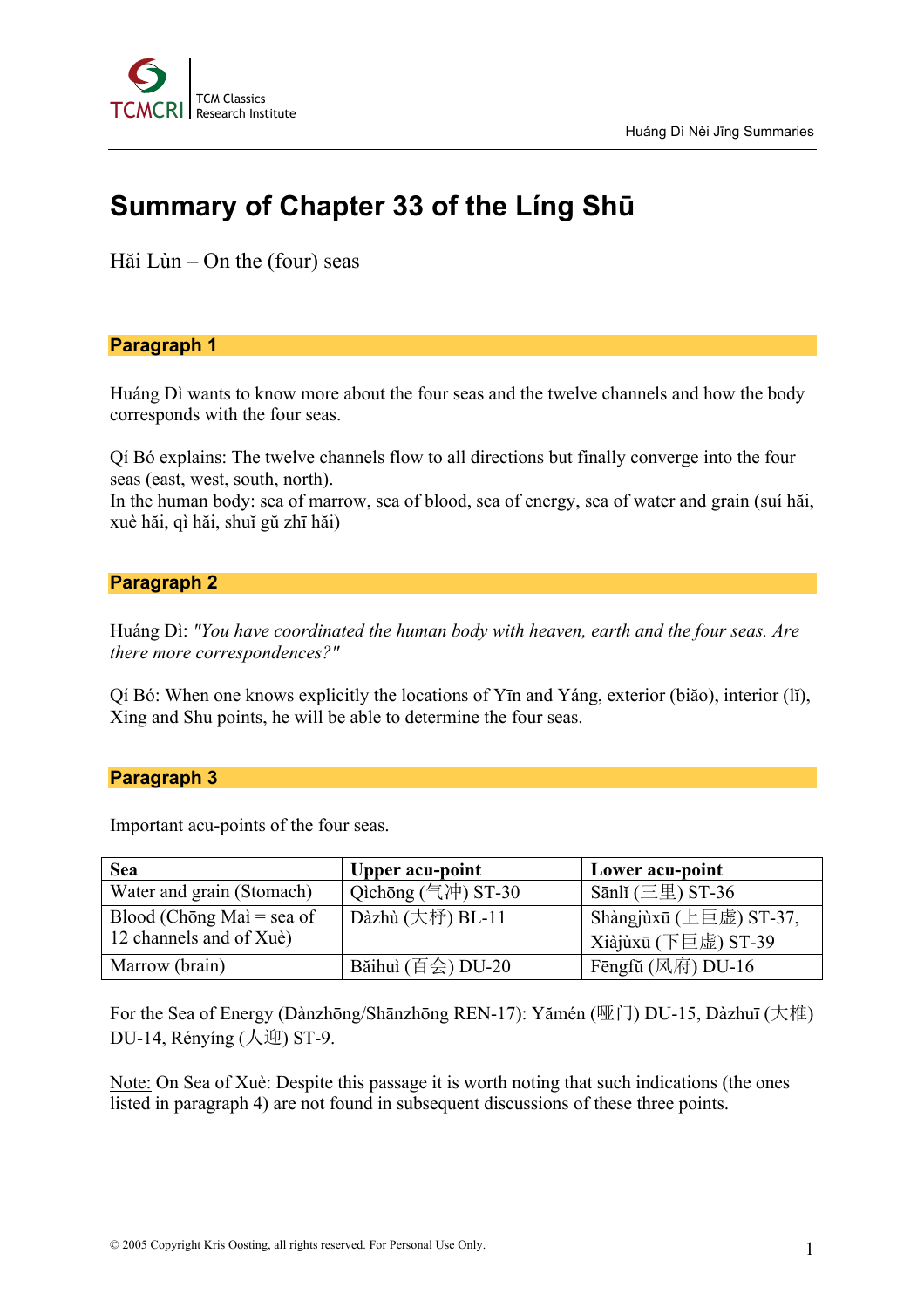

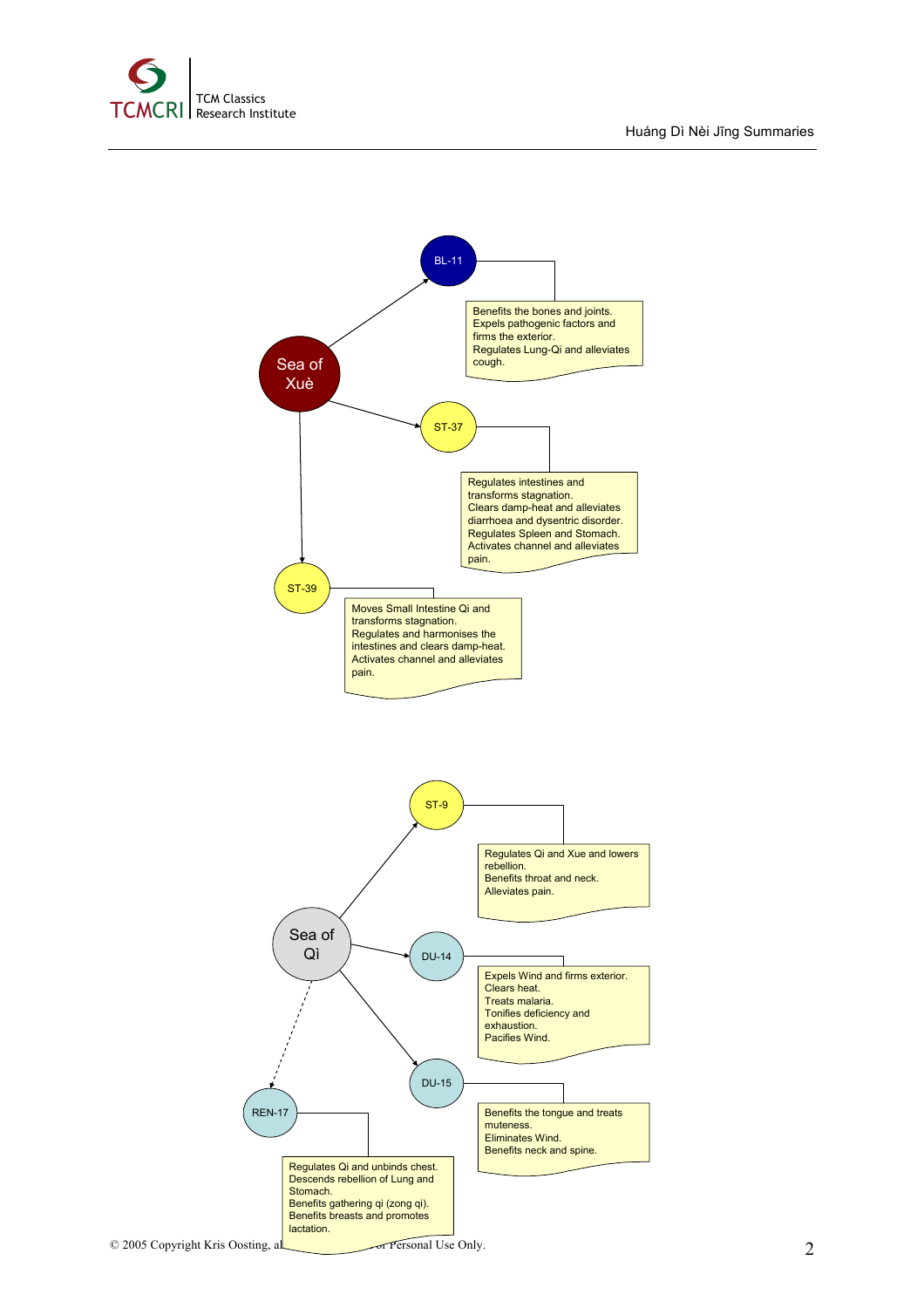



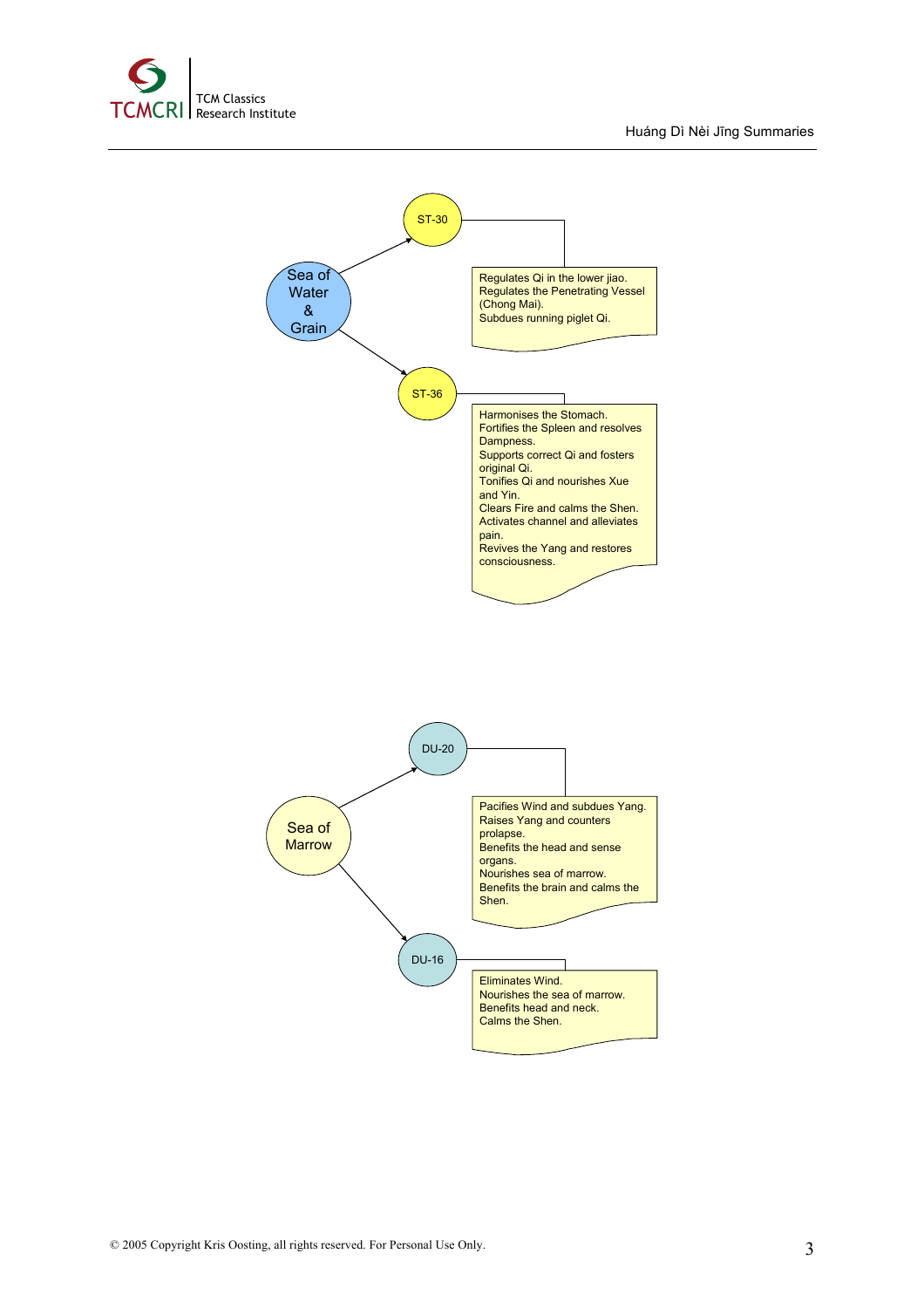

## **Paragraph 4**

The viability of the four seas in the human body will be prosperous when one treats in a way that is agreeable with the physiological laws. When one treats against it, it will cause decline.

It will benefit the body when one knows how to recuperate the four seas, otherwise it will injure the body.

## **Paragraph 5**

*"What are the adverse and agreeable conditions of the four seas?"*

| <b>Sea</b> | when having a surplus (excess)        | when it is insufficient (deficiency)     |
|------------|---------------------------------------|------------------------------------------|
| Qì         | It shows the evil energy is           | Shortness of breath*, dislike of         |
|            | overabundant.                         | speaking***.                             |
|            | Fullness (of breath) in chest*, rapid |                                          |
|            | respiration, red complexion*.         |                                          |
| Xuè        | Due to plentiness of Xuè and          | Body feels small and light.              |
|            | overabundance of Qi.                  | Mood of taking things too hard, but      |
|            | Patient has sensation as if the body  | has no disease.                          |
|            | were big, has no disease but is       |                                          |
|            | having a melancholic mood.            |                                          |
| Water and  | Abdominal fullness.                   | Hunger with inability to eat.            |
| grain      |                                       |                                          |
| Marrow     | One feels light and vigorous in the   | Brain feels like turning, tinnitus, sore |
|            | body; one can endure unusually hard   | legs, dizziness, impairment of vision,   |
|            | work.                                 | indolence and desire to sleep. **        |

Note:

\* Maciocia [5: 235] writes: "... symptoms of breathlessness, fullness of the chest and red face are symptoms of Lung-Qi rebelling upwards."

\*\* Maciocia [5: 235] writes: "... are also symptoms of Kidney deficiency."

\*\*\* Maciocia [5: 236] writes: "... is a Lung-deficiency symptom."

## **Paragraph 6**

*"But how to treat it?"*

One must know how the upper and lower acu-points are connected to the four seas and adjust by invigorating the Xū condition, and purging the Shí condition.